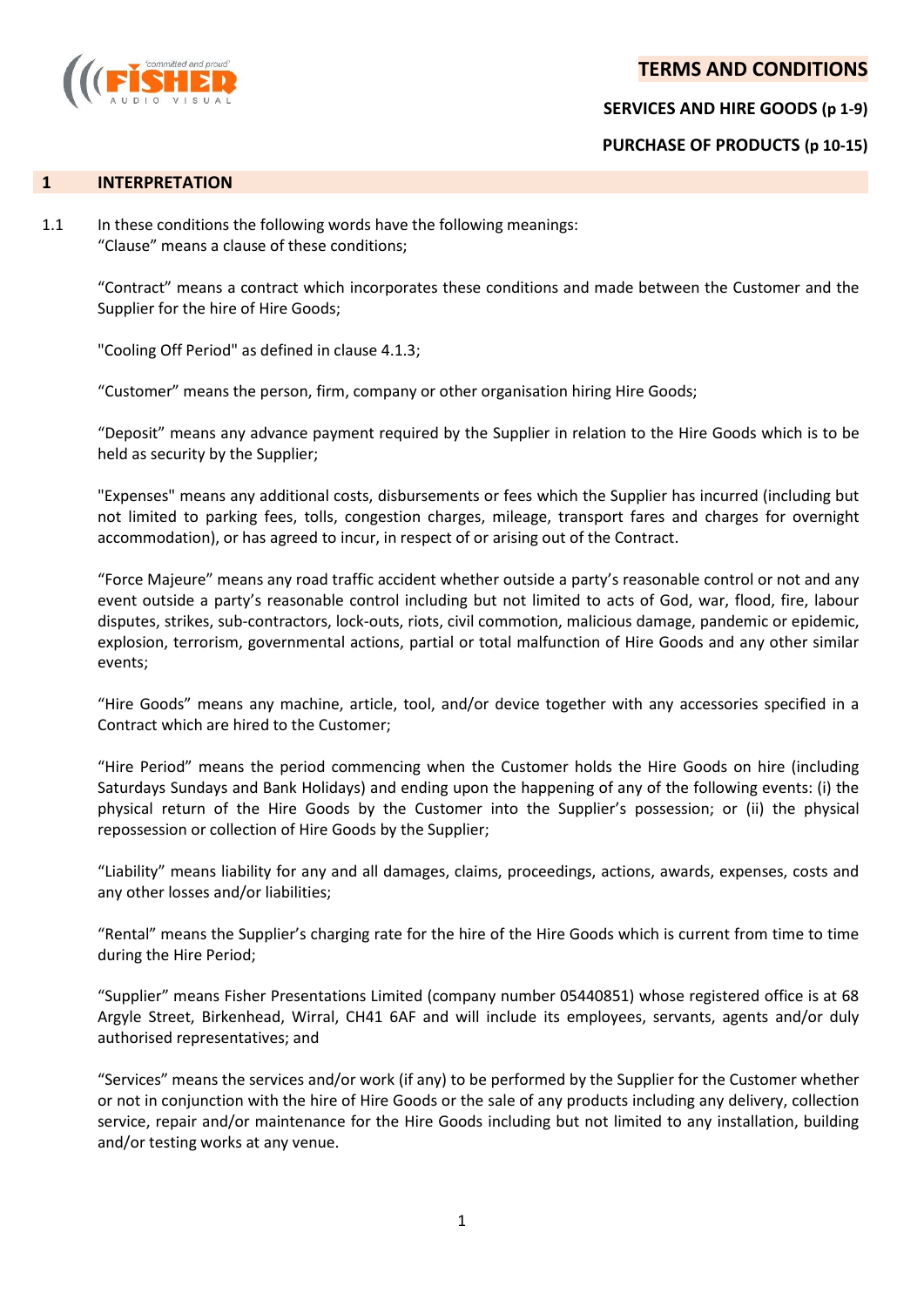#### **2 BASIS OF CONTRACT**

- 2.1 Hire Goods are hired subject to them being available for hire to the Customer at the time required by the Customer. The Supplier will not be liable for any loss suffered by the Customer as a result of the Hire Goods being unavailable for hire where the Hire Goods are unavailable due to circumstances beyond the Supplier's control.
- 2.2 Where hire of the Hire Goods is to a Customer who is an individual and the hire would be covered by the Consumer Credit Act 1974 the duration of the Hire Period shall not exceed 3 months, after which time the Contract shall be deemed to have automatically terminated. Accordingly the hire of any Hire Goods is not covered by the Consumer Credit Act 1974.
- 2.3 Nothing in this Contract shall exclude or limit any statutory rights of the Customer which may not be excluded or limited due to the Customer acting as a consumer. (Where the Customer is acting as a consumer any provision which is marked with an asterisk may, subject to determination by the Courts, have no force or effect.) For further information about your statutory rights contact your local authority Trading Standards Department or Citizens Advice Bureau.

## **3 CANCELLATION**

- 3.1 Subject to Clauses 3.3 and 4, the Customer may cancel the Contract without charge by notifying the Supplier in writing 21 days or more before the agreed date for despatch by the Supplier to the Customer or collection by the Customer from the Supplier of the Hire Goods.
- 3.2 Subject to Clauses 3.3 and 4, the Customer may cancel the Contract on less than 21 days before the agreed date for despatch by the Supplier to the Customer or collection by the Customer from the Supplier of the Hire Goods but the Customer shall pay to the Supplier an amount equal to such percentage of the total payments to be made by the Customer under the Contract as corresponds with the amount of time remaining to such despatch or collection when the Contract is cancelled as set out below.

Time before despatch/collection Cancellation fee (% of total payments to be paid by the date of despatch/collection Customer under the Contract)

15-20 days 25%

8-14 days 50%

- 4-7 days 75%
- 3 days or less 100%
- 3.3 If the Supplier is to perform any Services and the Customer cancels the Contract in accordance with Clause 3.1 or 3.2 above, the Customer shall in addition to any cancellation fee due to the Supplier indemnify and keep indemnified the Supplier on a full indemnity basis for all costs, demands, expenses, penalties, losses (including any direct or indirect consequential losses) and liabilities suffered by the Supplier in relation to the Contract to include but not limited to:

3.3.1 any fees and/or penalties imposed on the Supplier by any third party in relation to the Services, and/or Hire Goods including but not limited to Expenses incurred or agreed to be incurred and which cannot be cancelled the Supplier without penalty;

- 3.3.2 any internal business costs of the Supplier in relation to the Services and/or the Hire Goods; and
- 3.3.3 any lost profit suffered by the Supplier in relation to such cancellation.
- 3.4 Any Deposit shall not be refunded by the Supplier if the Customer cancels the Contract.

3.5 The Supplier shall have no Liability to the Customer in relation to any Contract cancelled in accordance with this Clause.

## **4 CONSUMER RIGHTS TO END THE CONTRACT**

4.1 This clause 4 shall only apply when the Customer enters into a Contract as a Consumer. The Customer's right to end the Contract will depend on what has been bought, whether there is anything wrong with it, how the Supplier is performing and when the Customer decides to end the Contract:

4.1.1 If what has been bought is faulty or misdescribed, the Customer may have a legal right to end the Contract (or to get the Hire Goods repaired or replaced or the Services re-performed or to get some or all of the charges back), see clause 14;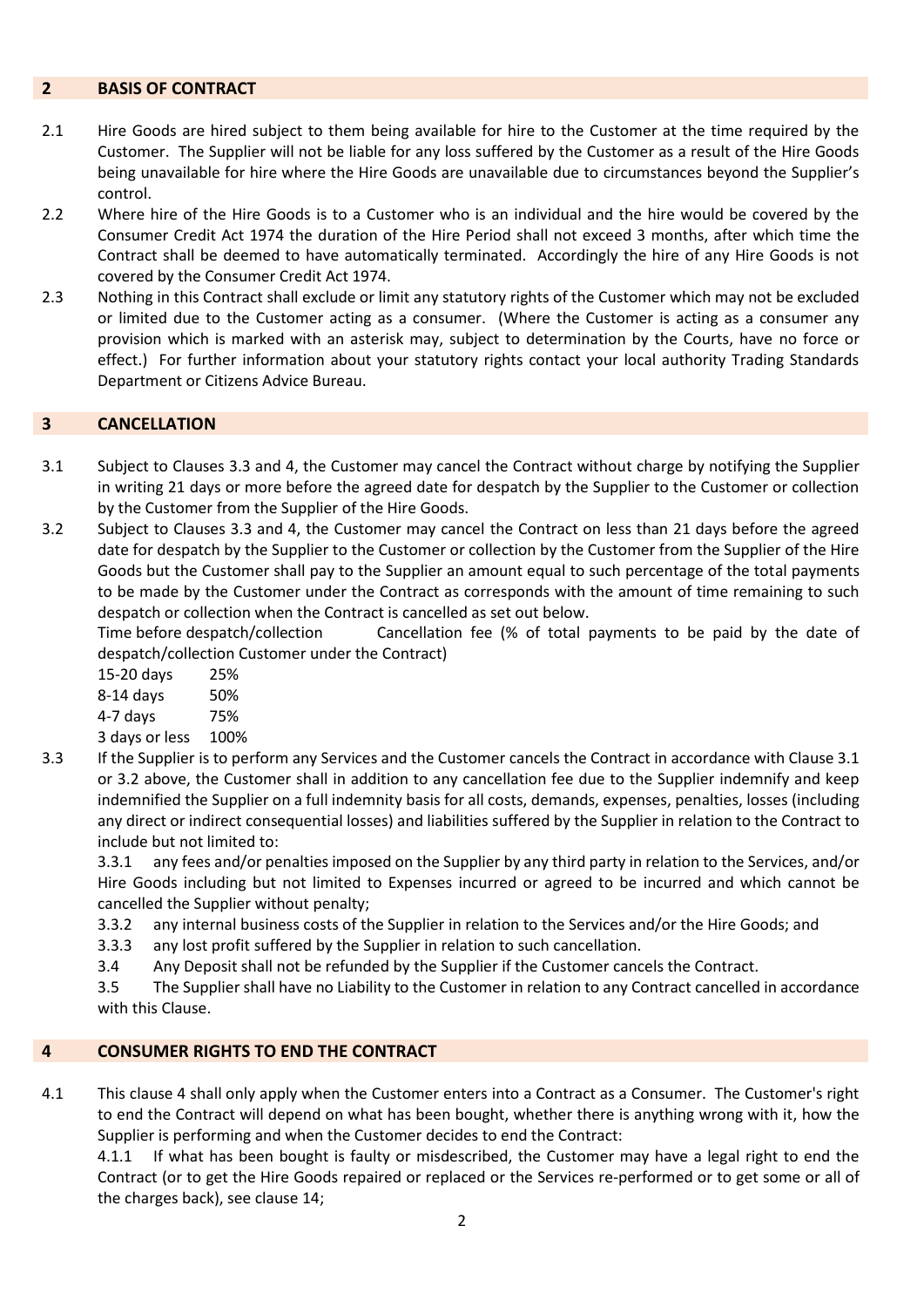4.1.2 If the Customer wants to end the Contract because of something the Supplier has done or told the Customer it is going to do, see clause 4.2;

4.1.3 If the Customer has just changed its mind about the Hire Goods or Services, see clause 4.3. The Customer may be able to get a refund if it is within the Cooling-Off Period, but this may be subject to deductions and it will have to pay the costs of return of any Hire Goods.

4.2 If the Customer is ending a Contract for a reason set out at (a) to (e) below the Contract will end immediately and the Supplier will refund the Customer in full for any Hire Goods or Services which have not been provided. The reasons are:

4.2.1 the Supplier has told the Customer about an upcoming change to the Hire Goods, Services or these terms which it does not agree to;

4.2.2 the Supplier told the Customer about an error in the price or description of the Hire Goods or Services the Customer has ordered and it no longer wishes to proceed;

4.2.3 there is a risk that supply of the Hire Goods or Services may be significantly delayed because of events outside the Supplier's control;

4.2.4 the Supplier has suspended supply of the Hire Goods or Services for technical reasons, or notifies the Customer that the Supplier is going to suspend them for technical reasons, in each case for a period of more than 30 days or

4.2.5 the Customer has a legal right to end the Contract because of something the Supplier has done wrong.

- 4.3 Consumers have a right to change their mind pursuant to the Consumer Contracts Regulations 2013. For most contracts concluded online the Customer has a legal right to change its mind within 14 days and receive a refund. These rights means that the Customer may give the Supplier notice that it wishes to cancel the Contract within 14 days of the date of a Contract for the supply of Services and/or Hire Goods ("Cooling Off Period").
- 4.4 The Customer does not have a right to change its mind in respect of the Services and/or the hire of the Hire Goods, once these have been completed, even if the Cooling Off Period is still running.
- 4.5 How long the Customer has to change its mind depends on what has been ordered and how it is delivered. If Hire Goods have been ordered and/or Services have been bought, the Customer has 14 days after the day the Supplier emails to confirm the order. However, once the Hire Period has ended or the Supplier has completed the Services the Customer cannot change its mind, even if the Cooling Off Period is still running. If the Customer cancels after the Supplier has supplied the Hire Goods or started the Services, the Customer must pay the Supplier for the Hire Period or the Services provided up until the time it notifies the Supplier that it has changed its mind.
- 4.6 Even if the Supplier is not at fault and the Customer does not have a right to change its mind (see clause 4.1), it can still end the Contract before it is completed, but may have to pay compensation. A Contract for the supply of the Hire Goods or Services is completed when Hire Period finishes or the Supplier has finished providing the Services and the Customer has paid for them. If the Customer wants to end a Contract before it is completed where the Supplier is not at fault and the Customer had paid for them. If the Customer wants to end a Contract before it is completed where the Supplier is not at fault and the Customer has not changed its mind, it can just contact the Supplier. The Contract will end immediately and the Supplier will refund any sums paid for the unused Hire Period or Services not provided but may deduct from that refund (or, if the Customer has not made an advance payment, charge it) reasonable compensation for the net costs the Supplier will incur as a result of ending the Contract, which the Supplier estimates to be as set out in clause 3.2.

# **5 PAYMENT**

- 5.1 The amount of any Deposit, Rental and/or charges for any Services shall be as quoted to the Customer or otherwise as shown in the Supplier's current price list from time to time. Where a Deposit is required for the Hire Goods it must be paid in advance of the Customer hiring the Hire Goods. The Supplier may also require an initial payment on account of the Rental in advance of the Customer hiring the Hire Goods.
- 5.2 The Customer shall pay the Rental, charges for any Services, monies for any Products and/or any other sums payable under the Contract to the Supplier at the time and in the manner agreed. If any Hire Goods are returned after the date stated in the Contract for return, the Customer shall pay to the Supplier an additional sum equal to the Rental for such late period plus an amount equal to [25%] to reflect the additional costs, charges and disruption to other customers in respect of such late return.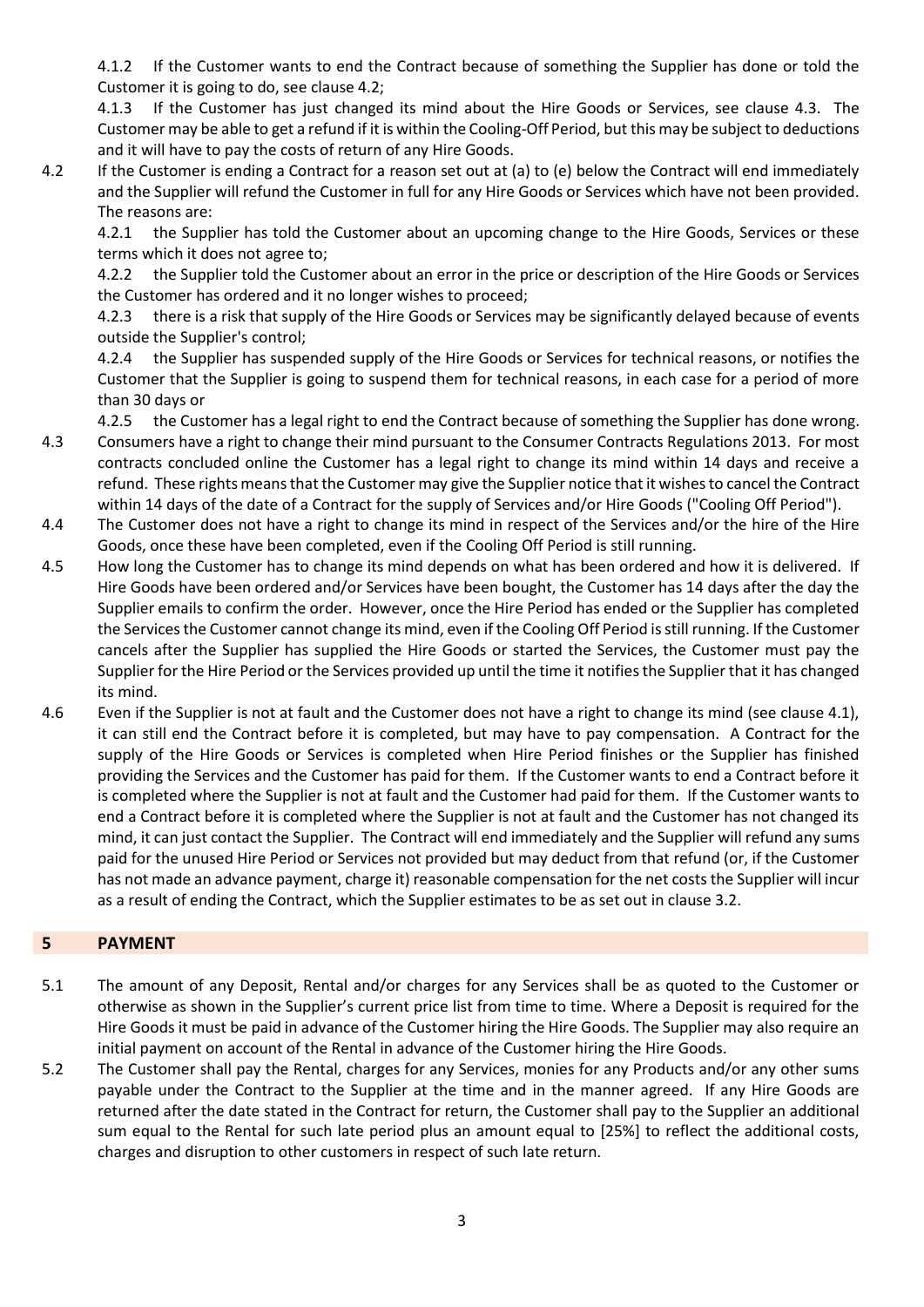- 5.3 The Supplier's prices are, unless otherwise stated, exclusive of any applicable VAT for which the Customer shall additionally be liable. Unless otherwise stated the Customer shall pay all Expenses incurred by the Supplier in delivery of any Hire Goods, delivery of any Products and/or performance of any Services.
- 5.4 Payment by the Customer on time under the Contract is an essential condition of the Contract. Payment shall not be deemed to be made until the Supplier has received either cash or cleared funds in respect of the full amount outstanding.
- 5.5 \*If the Customer fails to make any payment in full on the due date the Supplier may charge the Customer interest (both before and after judgment/decree) on the amount unpaid at the rate implied by law under the Late Payment of Commercial Debts (Interest) Act 1998 (where applicable) or at the rate of 4% above the base rate from time to time of the Supplier's bank whichever is higher.
- 5.6 Any monies received by the Supplier from the Customer may be applied by the Supplier at its option against any additional administrative costs and interest charged prior to application against any principal sums due from the Customer against which it may be applied in any order.
- 5.7 \*The Customer shall pay all sums due to the Supplier under this Contract without any set-off, deduction, counterclaim and/or any other withholding of monies.
- 5.8 The Supplier may set a reasonable credit limit for the Customer. The Supplier reserves the right to terminate or suspend the Contract for hire of the Hire Goods and/or the provision of Services if allowing it to continue would result in the Customer exceeding its credit limit or the credit limit is already exceeded.

## **6 RISK AND OWNERSHIP**

- 6.1 Risk in the Hire Goods will pass immediately to the Customer when they leave the physical possession or control of the Supplier.
- 6.2 If the Supplier agrees to deliver the Hire Goods to a location agreed between the Supplier and the Customer, risk in the Hire Goods shall pass to the Customer immediately upon the Supplier leaving the Hire Goods at such location.
- 6.3 Risk in the Hire Goods will not pass back to the Supplier from the Customer until the Hire Goods are back in the physical possession of the Supplier. This shall apply even if the Supplier has agreed to cease charging the Rental.
- 6.4 Ownership of the Hire Goods remains at all times with the Supplier. The Customer has no right, title or interest in the Hire Goods except that they are hired to the Customer.
- 6.5 The Customer must not deal with the ownership or any interest in the Hire Goods. This includes but is not limited to selling, assigning, mortgaging, pledging, charging, securing, hiring, withholding, exerting any right to withhold, disposing of and/or lending. However the Customer may re-hire the Hire Goods to a third party with the prior written consent of the Supplier.
- 6.6 The Customer shall either:

6.6.1 pay the Supplier to assume the risks set out in Clause 6.1 in respect of the Hire Goods at an additional cost of 12.5% of the gross Rental ("Additional Cost"). For the purpose of this Clause 6.6.1, gross Rental means the rental payable by the Customer as provided in the Supplier's price list from time to time without any discounts or special rates (if any) offered to that Customer ; or

6.6.2 insure the Hire Goods on such reasonable terms and for such reasonable risks as the Supplier may specify and provide the Supplier with evidence of such insurance. The proceeds of any such insurance shall be held by the Customer in trust for the Supplier and be paid to the Supplier on demand. The Customer must not compromise any claim in respect of the Hire Goods and/or any associated insurance without the Supplier's written consent.

6.7 If the Supplier agrees to assume risks in the Hire Goods in accordance with Clause 6.6.1, such risks shall only include loss of and/or damage to the Hire Goods resulting from accidental damage, third party theft following forced entry to the Customer's premises (supported by a police incident number) and/or fair wear and tear and shall be subject to Clauses 6.8, 10, 12 and 13. For the avoidance of any doubt, such risk shall not include deliberate damage or theft.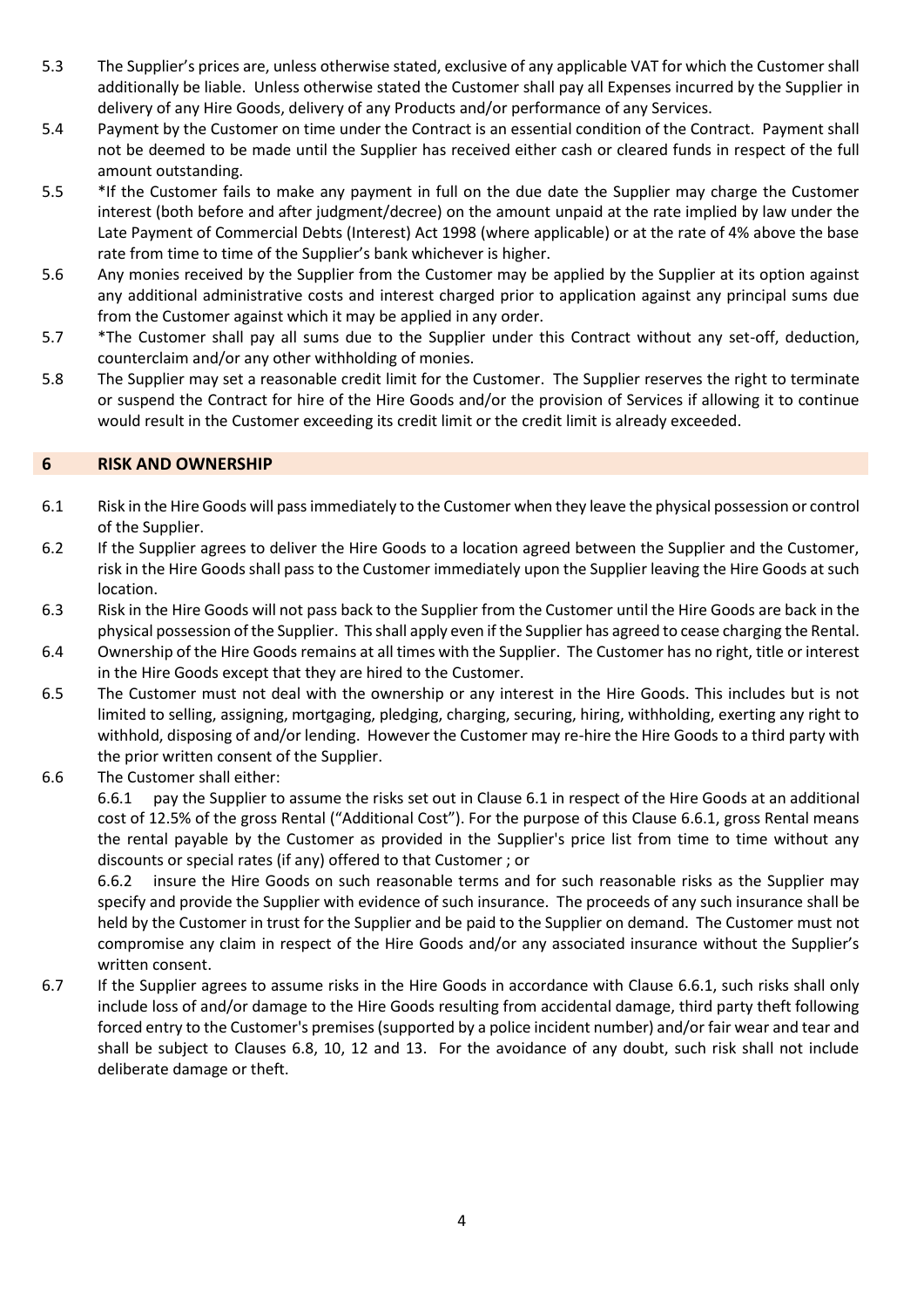6.8 If the Supplier agrees to assume risks in the Hire Goods in accordance with Clause 6.6.1,in the event of a claim by the Customer in respect of a risk specified in Clause 6.7, the Customer shall pay to the Supplier the applicable Customer contribution set out below under the heading "Customer contribution."

| Value of Hire Goods | Customer contribution |
|---------------------|-----------------------|
| £0.01 - £250        | £0                    |
| £250.01 - £500      | £100                  |
| £500.01 - £750      | £150                  |
| £750.01 - £1,000    | £200                  |
| £1,000.01 +         | £250                  |

No payment shall be deemed to have been received until the Supplier has received payment in full and cleared funds. For the avoidance of doubt, the Customer contribution payable shall be in addition to the Additional Cost provided in Clause 6.6.1.

# **7 DELIVERY, COLLECTION AND SERVICES**

- 7.1 It is the responsibility of the Customer to collect the Hire Goods from the Supplier and return them to the Supplier at the end of the Hire Period. If the Supplier agrees to deliver or collect the Hire Goods to and/or from the Customer and/or to and/or from a location agreed between the Customer and the Supplier it will do so at its standard delivery cost and such delivery and/or collection will form part of the Services.
- 7.2 Times for the despatch, collection and/or delivery of the Hire Goods and/or for performance of the Services are estimates only and are not guaranteed. Time is not of the essence in relation to such dates.
- 7.3 If the Supplier fails to despatch or deliver Hire Goods, make Hire Goods available for collection and/or perform Services on any date agreed between the Customer and the Supplier, the Customer must notify the Supplier in writing. The Supplier shall use reasonable endeavours to despatch or deliver such Hire Goods, or make such Hire Goods available for collection and/or perform such Services within 7 days of receipt of such notification.
- 7.4 Where the Supplier provides Services, the persons performing the Services are servants of the Customer and once the Customer instructs such person they are under the direction and control of the Customer. The Customer shall be solely responsible for any instruction, guidance and/or advice given by the Customer to any such person and for any damage which occurs as a result of such persons following the Customer's instructions, guidance and/or advice except to the extent that the persons performing the Services are negligent.
- 7.5 The Customer will allow and/or procure sufficient access to and from the relevant site and procure sufficient unloading space, facilities, equipment and access to utilities for the Supplier's employees, sub-contractors and/or agents to allow them to carry out the Services. The Customer will ensure that the site where the Services are to be performed is, where necessary, cleared and prepared before the Services are due to commence.
- 7.6 If any Services are delayed, postponed and/or are cancelled due to the Customer failing to comply with its obligations the Customer will be liable to pay the Supplier's additional standard charges from time to time for such delay, postponement and/or cancellation.

## **8 CARE OF HIRE GOODS**

#### 8.1 The Customer shall:-

8.1.1 not remove any labels from and/or interfere with the Hire Goods, their working mechanisms or any other parts of them and shall take reasonable care of the Hire Goods and only use them for their proper purpose in a safe and correct manner in accordance with any operating and/or safety instructions provided or supplied to the Customer;

8.1.2 notify the Supplier immediately after any breakdown, loss and/or damage to the Hire Goods and provide all such statements, information and assistance required by the Supplier in relation to any related insurance claim, crime report and/or proceedings bought by the Supplier;

8.1.3 take adequate and proper measures to protect the Hire Goods from theft, damage and/or other risks; 8.1.4 notify the Supplier of any change of its address and upon the Supplier's request provide details of the location of the Hire Goods;

8.1.5 permit the Supplier at all reasonable times to inspect the Hire Goods including procuring access to any property where the Hire Goods are situated;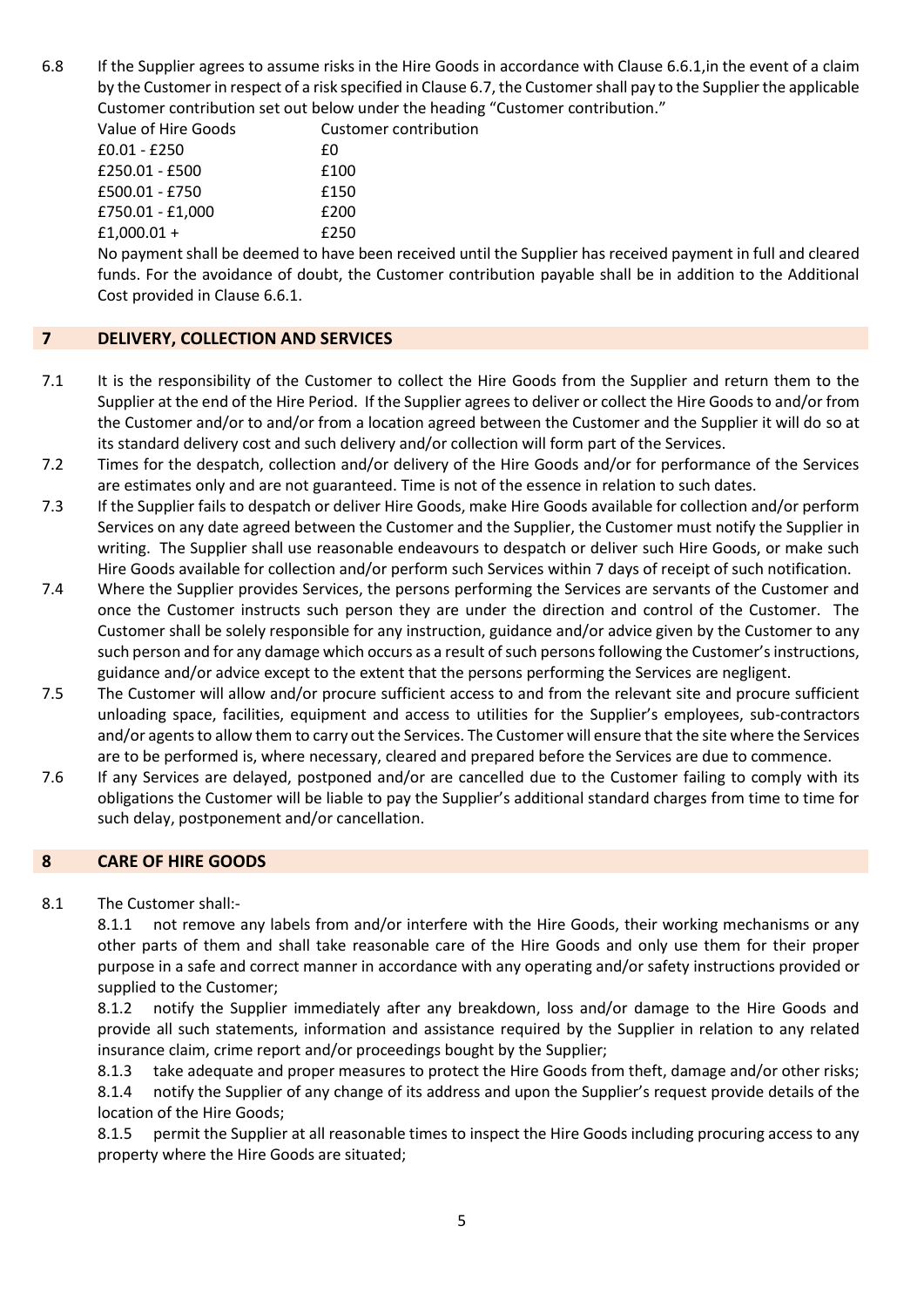8.1.6 keep the Hire Goods at all times in its possession and control and not to remove the Hire Goods from the country where the Customer is located and/or the country where the Supplier is located without the prior written consent of the Supplier;

8.1.7 be responsible for the conduct and cost of any testing, examinations and/or checks in relation to the Hire Goods required by any legislation, best practice and/or operating instructions except to the extent that the Supplier has agreed to provide them as part of any Services;

8.1.8 not do or omit to do anything which will or may be deemed to invalidate any policy of insurance related to the Hire Goods which is notified to the Customer;

8.1.9 not continue to use Hire Goods where they have been damaged and will notify the Supplier immediately if the Hire Goods are involved in an accident resulting in damage to the Hire Goods, other property and/or injury to any person; and

8.1.10 where the Hire Goods require fuel, oil and/or electricity ensure that the proper type and/or voltage is used and that, where appropriate, the Hire Goods are properly installed by a qualified and competent person.

8.2 The Hire Goods must be returned by the Customer in good working order and condition (fair wear and tear excepted) and in a clean condition together with all insurance policies, licences, registration and other documents relating to the Hire Goods.

#### **9 BREAKDOWN**

- 9.1 Allowance will be made in relation to the Rental to the Customer for any non-use of the Hire Goods due to breakdown caused by the development of an inherent fault and/or fair wear and tear on condition that the Customer informs the Supplier as soon as practicable of the breakdown.
- 9.2 The Customer shall be responsible for all expenses, loss (including loss of Rental) and/or damage suffered by the Supplier arising from any breakdown of the Hire Goods due to the Customer's negligence, misdirection and/or misuse of the Hire Goods.
- 9.3 The Supplier will at its own cost carry out all routine maintenance and repairs to the Hire Goods during the Hire Period and all repairs which are required due to fair wear and tear and/or an inherent fault in the Hire Goods. The Customer will be responsible for the cost of all repairs necessary to Hire Goods during the Hire Period which arise otherwise than as a result of fair wear and tear, an inherent fault and/or the negligence of the Supplier while carrying out routine maintenance and/or repairs.
- 9.4 The Customer must not repair or attempt to repair the Hire Goods, or procure that a third party repairs or attempts to repair the Hire Goods, unless authorised to do so in writing by the Supplier.

## **10 LOSS OR DAMAGE TO THE HIRE GOODS**

- 10.1 If the Hire Goods are returned in damaged, unclean and/or defective state except where due to fair wear and tear and/or an inherent fault in the Hire Goods the Customer shall be liable to pay the Supplier for the cost of any repair and/or cleaning required to return the Hire Goods to a condition fit for re-hire and to pay the Rental, in accordance with the provisions of Clause 10.3, until such repairs and/or cleaning have been completed.
- 10.2 The Customer will pay to the Supplier the replacement cost on a new for old basis of any Hire Goods which are lost, stolen and/or damaged beyond economic repair during the Hire Period less any amount which the Supplier pays in accordance with Clause 6.6.1.
- 10.3 The Customer shall pay the Rental for the Hire Goods up to and including the date it notifies the Supplier that the Hire Goods have been lost, stolen, damaged beyond economic repair and/or rendered unusable. From that date until the Supplier has replaced such Hire Goods the Customer shall pay, as a genuine pre-estimate of lost rental profit, a sum as liquidated damages being equal to two thirds of the Rental that would have applied for such Hire Goods for that period. The Supplier shall use its reasonable commercial endeavours to purchase replacements for such Hire Goods and/or repair the Hire Goods as quickly as possible using the monies paid under Clause 10.2 above.

#### **11 TERMINATION BY NOTICE**

11.1 Subject to clause 4, if the Hire Period has a fixed duration, the Customer may only terminate the Contract before the expiry of that fixed period in accordance with Clause 12.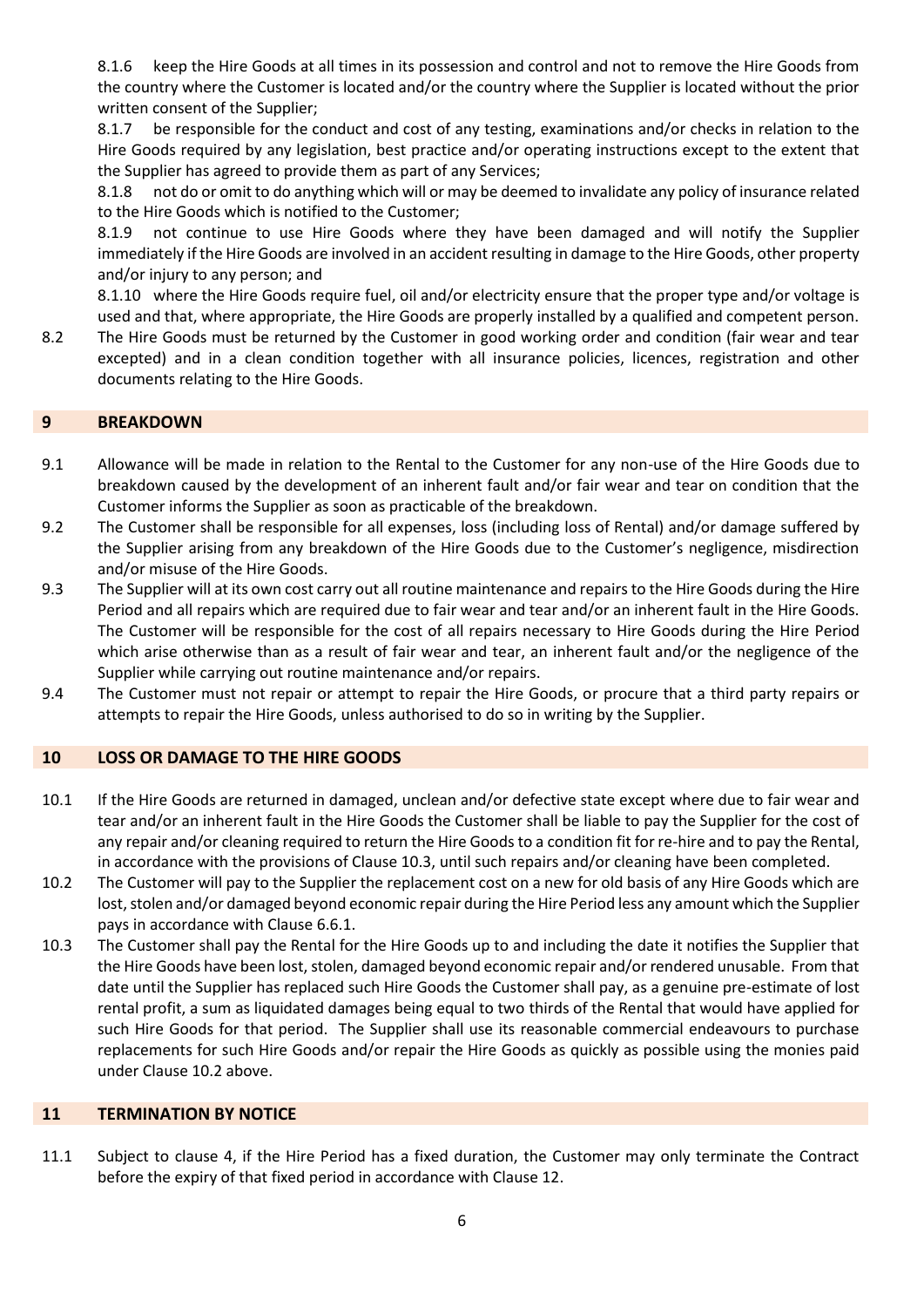- 11.2 If the Hire Period does not have a fixed duration either of the Customer or the Supplier is entitled to terminate the Contract upon giving to the other party any agreed period of notice. If no period of notice is agreed, the period of notice shall be 21 days' notice.
- 11.3 The Supplier shall be entitled to terminate the hire of the Hire Goods by giving not less than 14 days' notice to the Customer.

# **12 DEFAULT**

- 12.1 If the Customer:-
	- 12.1.1 fails to make any payment to the Supplier when due without just cause;

12.1.2 breaches the terms of the Contract and, where the breach is capable of remedy, has not remedied the breach within 14 days of receiving notice requiring the breach to be remedied;

12.1.3 persistently breaches the terms of the Contract;

12.1.4 provides incomplete, materially inaccurate or misleading facts and/or information in connection with the Contract;

12.1.5 pledges, charges or creates any form of security over any Hire Goods, ceases or threatens to cease to carry on business, or proposes to compound with its creditors, creates a trust deed for its creditors, applies for an interim moratorium in respect of claims and/or proceedings, any distress/diligence, execution or other legal process is levied on any property of the Customer, has a bankruptcy petition/petition for sequestration presented against it or the Customer takes or suffers any similar action in any jurisdiction;

12.1.6 being a company, enters into voluntary or compulsory liquidation, has a receiver, administrator or administrative receiver or in the Republic of Ireland an examiner appointed over all or any of its assets, any attachment order/arrestment is made against the Customer, any distress/diligence, execution or other legal process is levied on any property of the Customer or the Customer takes or suffers any similar action in any jurisdiction;

12.1.7 appears reasonably to the Supplier due to the Customer's credit rating to be financially inadequate to meet its obligations under the Contract; and/or

12.1.8 appears reasonably to the Supplier to be about to suffer any of the above events;

then the Supplier shall have the right, without prejudice to any other remedies, to exercise any or all of the rights set out in Clause 12.2 below.

12.2 If any of the events set out in Clause 12.1 above occurs in relation to the Customer then:-

12.2.1 the Supplier may enter, without prior notice, any premises of the Customer (or premises of third parties with their consent) where Hire Goods and/or Products owned by the Supplier may be and repossess any Hire Goods and/or Products;

12.2.2 the Supplier may withhold the performance of any Services and cease any Services in progress under this and/or any other Contract with the Customer;

12.2.3 the Supplier may immediately cancel, terminate and/or suspend without Liability to the Customer the Contract and/or any other contract with the Customer; and/or

12.2.4 all monies owed by the Customer to the Supplier shall immediately become due and payable.

- 12.3 Any repossession of the Hire Goods and/or Products shall not affect the Supplier's right to recover from the Customer any monies due under the Contract and/or any damages in respect of any breach which occurred prior to repossession of the Hire Goods and/or Products.
- 12.4 Upon termination of the Contract the Customer shall immediately:

12.4.1 return the Hire Goods to the Supplier or make the Hire Goods available for collection by the Supplier as requested by the Supplier; and

12.4.2 pay to the Supplier all arrears for Rentals, Charges for any Services, monies for any Products and/or any other sums payable under the Contract.

# **13 WARRANTY AND LIMITATION OF LIABILITY**

- 13.1 The Supplier warrants that the Hire Goods shall substantially conform to their specification, be of satisfactory quality and fit for any purpose held out by the Supplier.
- 13.2 The Supplier shall use all reasonable endeavours to remedy, free of charge, any material defect in the Hire Goods which manifest itself during the Hire Period provided that: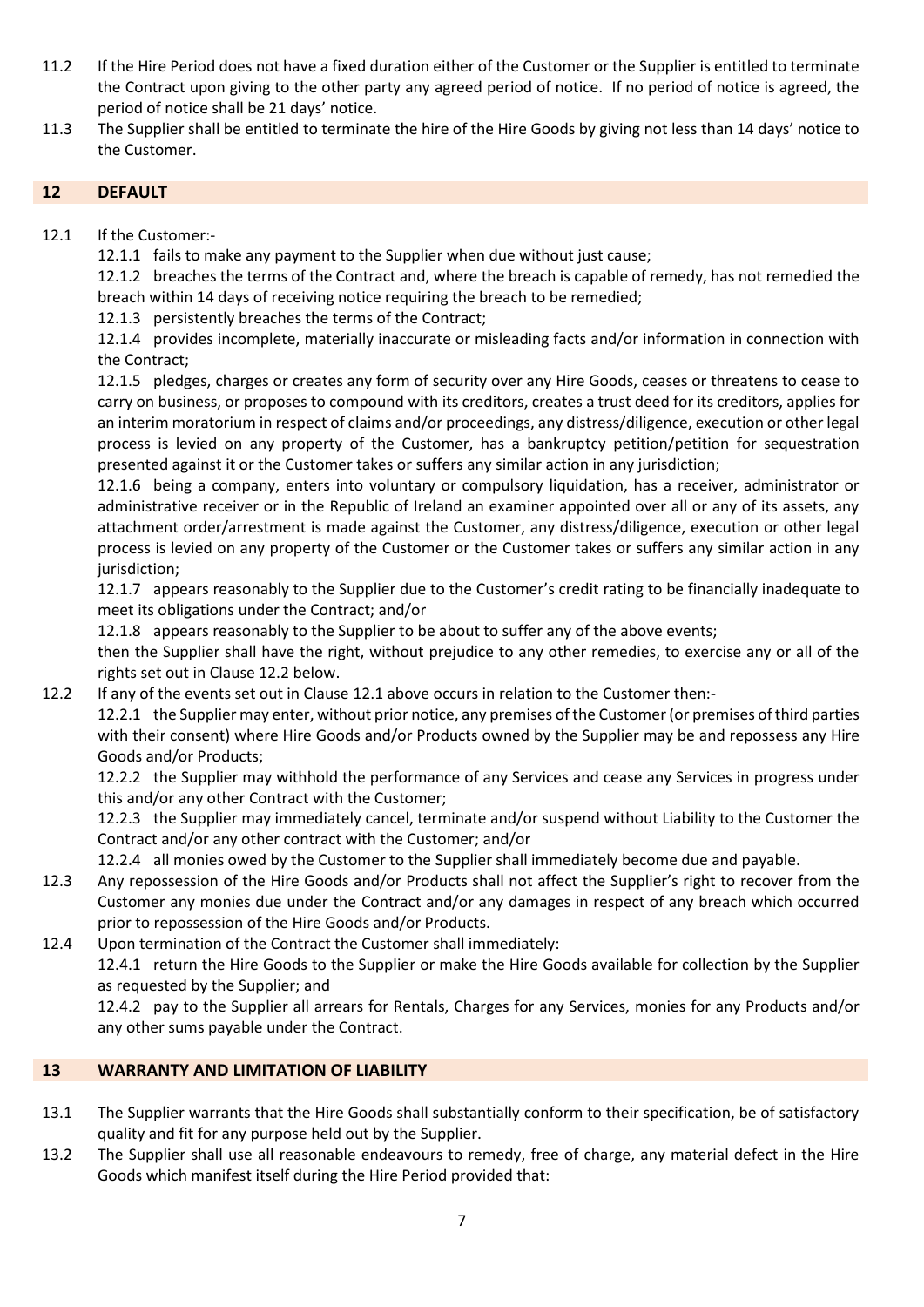- 13.2.1 the Customer notifies the Supplier of any defect in writing immediately upon the defect occurring;
- 13.2.2 the Supplier is permitted to make a full examination of the alleged defect;

13.2.3 the defect did not materialise as a result of misuse, neglect, alteration, mishandling or unauthorised manipulation by any person other than the Supplier's authorised personnel; and

13.2.4 the defect did not arise out of any information or any other assistance supplied or furnished by the Customer.

- 13.3 Save as set out in clause 13.1 (equipment hire agreement), warranties, representations, terms, conditions and duties implied by law relating to fitness, quality and/or adequacy are excluded to the fullest extent permitted by law.
- 13.4 \*If the Supplier is found to be liable in respect of any loss or damage to the Customer's property the extent of the Supplier's Liability will be limited to the retail cost of replacement of the damaged property.
- 13.5 Any defective Hire Goods must be returned to the Supplier for inspection if requested by the Supplier before the Supplier will have any Liability for defective Hire Goods.
- 13.6 The Supplier shall have no Liability for defective Hire Goods and/or Services to the extent that the defect has been caused or contributed to by the Customer or any third party.
- 13.7 Notwithstanding the generality of clause 13.4, it is the Customer's responsibility to ensure that all networks are operational at an appropriate setting, that the location has uninterrupted Wi-Fi or internet access, ensure that the premises networks are suitably robust and fast enough for the Customer's purposes, that appropriate passwords are provided and firewalls disabled and all other similar matters that may be relevant in order to ensure that the Hire Goods are able to operate within a particular environment. The Supplier shall not be liable for any losses or failure of the Hire Goods that arise as a result of the Customer's default in respect of this clause 13.6.
- 13.8 \*The Supplier shall have no Liability to the Customer if, without just cause, any monies due in respect of the Hire Goods and/or the Services have not been paid in full by the due date for payment.
- 13.9 The Supplier shall have no Liability for additional damage, loss, liability, claims, costs or expenses caused or contributed to by the Customer's continued use of defective Hire Goods and/or Services after a defect has become apparent or suspected or should reasonably have become apparent to the Customer.
- 13.10 The Customer shall give the Supplier a reasonable opportunity to remedy any matter for which the Supplier is liable before the Customer incurs any costs and/or expenses in remedying the matter itself. If the Customer does not do so the Supplier shall have no Liability to the Customer.
- 13.11 \*The Supplier shall have no Liability to the Customer to the extent that the Customer is covered by any policy of insurance arranged as a result of the Contract and the Customer shall ensure that the Customer's insurers waive any and all rights of subrogation they may have against the Supplier.
- 13.12 The Supplier shall have no Liability to the Customer for any:-
	- 13.12.1 loss of profits;
	- 13.12.2 damage to goodwill;
	- 13.12.3 damage to reputation;
	- 13.12.4 economic and/or other similar losses;
	- 13.12.5 special damages;
	- 13.12.6 business interruption, loss of business, contracts and/or opportunity; and/or
	- 13.12.7 \*consequential and/or indirect losses.
- 13.13 The Supplier and the Customer acknowledge and agree that any events in relation to which Hire Goods are to be used and/or Services are to be performed are the Customer's responsibility. The Supplier shall have no Liability to the Customer for any loss arising from delays in and/or cancellation of any such event.
- 13.14 The Supplier and the Customer acknowledge and agree that the Supplier shall have no Liability to the Customer for any loss arising from damage to electrical systems arising from use of the Hire Goods and/or performance of Services.
- 13.15 The Supplier's total Liability to the Customer under and/or arising in relation to any Contract which is only for the supply of Hire Goods shall not exceed:

13.15.1 in the case where the Customer is acting as a consumer only, 2 times the amount of the Rental under that Contract or the sum of £1,000/€1250 whichever is the higher, and

13.15.2 in the case where the Customer is acting otherwise than as a consumer, an amount equal to the rental under that Contract or the sum of £1,000/€1,250 whichever is the higher;

13.16 The Supplier's total Liability to the Customer under and/or arising in relation to any Contract which involves the supply of Hire Goods and Services or Services only shall not exceed;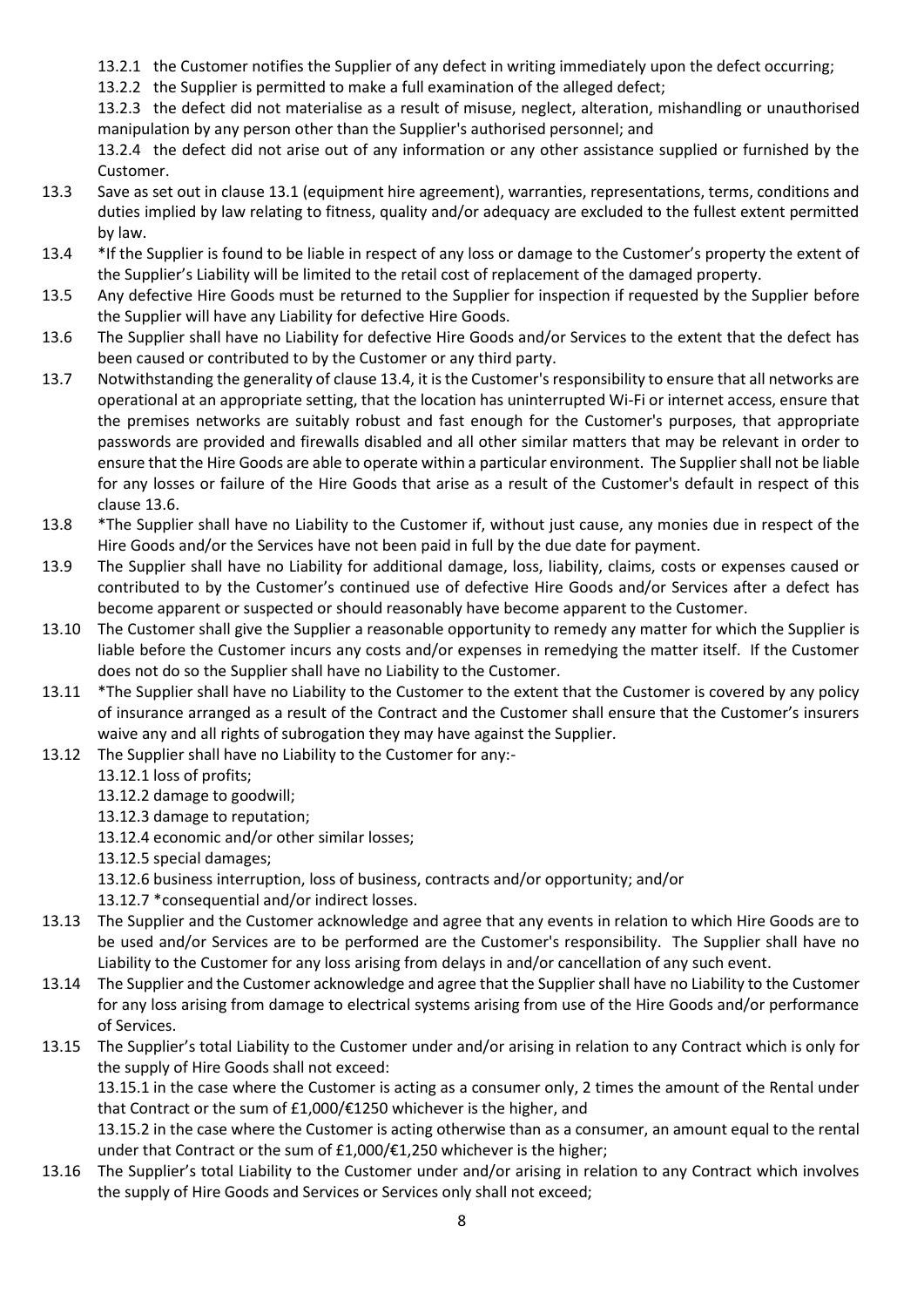13.16.1 in the case where the Customer is acting as a consumer only, 3 times the Rental and charges for Services under that Contract in the 12 months immediately preceding the act and/or omission giving rise to such Liability or the sum of £1,000/€1250 whichever is the higher,

13.16.2 In the case where the Customer is acting otherwise than as a consumer, an amount equal to the rental and charges for Services under that Contract or the sum of £1,000/€1,250 whichever is the higher.

- 13.17 To the extent that any Liability of the Supplier to the Customer would be met by any insurance of the Supplier then the Liability of the Supplier shall be extended to the extent that such Liability is met by such insurance.
- 13.18 Each of the limitations and/or exclusions in this Contract shall be deemed to be repeated and apply as a separate provision for each of:

13.18.1 Liability for breach of contract;

13.18.2 \*Liability in tort/delict (including negligence); and

13.18.3 \*Liability for breach of statutory duty;

13.18.4 Liability for breach of Common Law and/or on any other legal basis;

except Clauses 13.11 and 13.12 above which shall apply once only in respect of all the said types of Liability.

- 13.19 Nothing in this Contract shall exclude or limit the Liability of the Supplier for death or personal injury due to the Supplier's negligence nor exclude or limit any other type of Liability which it is not permitted to exclude or limit as a matter of law.
- 13.20 The limitations in these Conditions are necessary for the Supplier to provide the Hire Goods and/or Services at its current prices. If the Customer requires greater protection, then the Supplier will consider providing such protection in return for payment of a higher price for the Hire Goods and/or Services.

# **14 GENERAL**

- 14.1 Upon termination of the Contract the provisions of Clauses 5.2, 5.5, 5.6, 6, 7, 10.1, 10.2 and 10.3 shall continue in full force and effect.
- 14.2 Each hire of an item of Hire Goods shall form a distinct Contract which shall be separate to any other Contract relating to other Hire Goods.
- 14.3 The Customer shall be liable for the acts and/or omissions of its employees, agents, servants and/or subcontractors as though they were its own acts and/or omissions under a Contract.
- 14.4 \*The Customer agrees to indemnify and keep indemnified the Supplier against any and all losses, lost profits, damages, claims, costs (including legal costs on a full indemnity basis), actions and any other losses and/or liabilities suffered by the Supplier and arising from or due to any breach of contract, any tortious/delictual act and/or omission and/or any breach of statutory duty by the Customer.
- 14.5 No waiver by the Supplier of any breach of the Contract shall be considered as a waiver of any subsequent breach of the same provision or any other provision. If any provision is held by any competent authority to be unenforceable in whole or in part the validity of the other provisions of a Contract and the remainder of the affected provision shall be unaffected and shall remain in full force and effect.
- 14.6 The Supplier shall have no Liability to the Customer for any delay and/or non-performance of a Contract to the extent that such delay is due to any Force Majeure events. If the Supplier is affected by any such event then time for performance shall be extended for a period equal to the period that such event or events delayed such performance.
- 14.7 All third party rights are excluded and no third parties shall have any rights to enforce a Contract. This shall not apply to any finance company with whom the Supplier has an outstanding finance agreement relating to the Hire Goods. Such finance company shall, subject to the Supplier's consent, have the right to enforce this Contract as if they were the Supplier. This Contract is governed by and interpreted in accordance with the law of the country where the Supplier is located and that country will have exclusive jurisdiction in relation to this Contract.

© Fisher Presentations Limited December 2021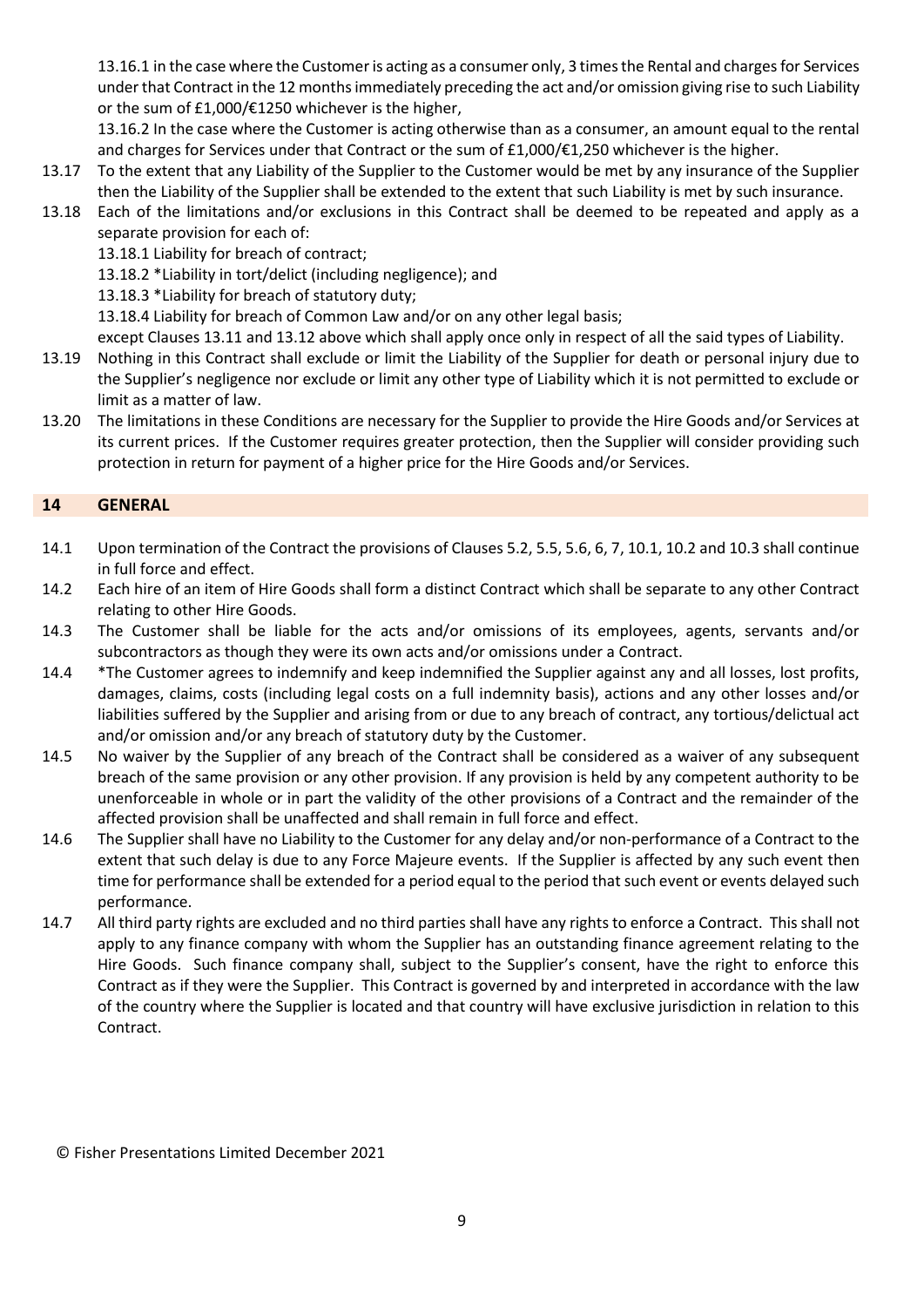

### **1 INTERPRETATION**

1.1 In these conditions the following words have the following meanings: "Clause" means a clause of these conditions;

> "Contract" means a contract which incorporates these conditions and made between the Customer and the Supplier for the sale of Products;

"Cooling Off Period" as defined in clause 4.3;

"Customer" means the person, firm, company or other organisation purchasing the Products;

"Force Majeure" means any road traffic accident whether outside a party's reasonable control or not and any event outside a party's reasonable control including but not limited to acts of God, war, flood, fire, labour disputes, strikes, sub-contractors, lock-outs, riots, civil commotion, malicious damage, pandemic or epidemic, explosion, terrorism, governmental actions, partial or total malfunction of Hire Goods and any other similar events;

"Liability" means liability for any and all damages, claims, proceedings, actions, awards, expenses, costs and any other losses and/or liabilities;

"Products" means the products sold to the Customer by the Supplier as set out in the Suppliers quotation;

"Supplier" means Fisher Presentations Limited (company number 05440851) whose registered office is at 68 Argyle Street, Birkenhead, Wirral, CH41 6AF and will include its employees, servants, agents and/or duly authorised representatives; and

### **2 BASIS OF CONTRACT**

- 2.1 The Customer's order for Products constitutes an offer by the Customer to purchase such Products in accordance with these terms and conditions. The Customer is responsible for ensuring that the terms of their order are complete and accurate.
- 2.2 The Customer order shall only be deemed to be accepted when the Supplier issues a written acceptance of the order, at which point the Contract shall come into existence.
- 2.3 Where the Customer wishes to purchase services with the Products (for example, installation and set up), the Supplier's Terms and Conditions for Services and Hire Goods shall apply in respect of such Services.
- 2.4 Nothing in this Contract shall exclude or limit any statutory rights of the Customer which may not be excluded or limited due to the Customer acting as a consumer. (Where the Customer is acting as a consumer any provision which is marked with an asterisk may, subject to determination by the Courts, have no force or effect.) For further information about your statutory rights contact your local authority Trading Standards Department or Citizens Advice Bureau.

### **3 CANCELLATION**

3.1 Subject to Clauses 3.3 and 4, the Customer may cancel the Contract without charge by notifying the Supplier in writing 21 days or more before the agreed date for despatch by the Supplier to the Customer or collection by the Customer from the Supplier of the Products.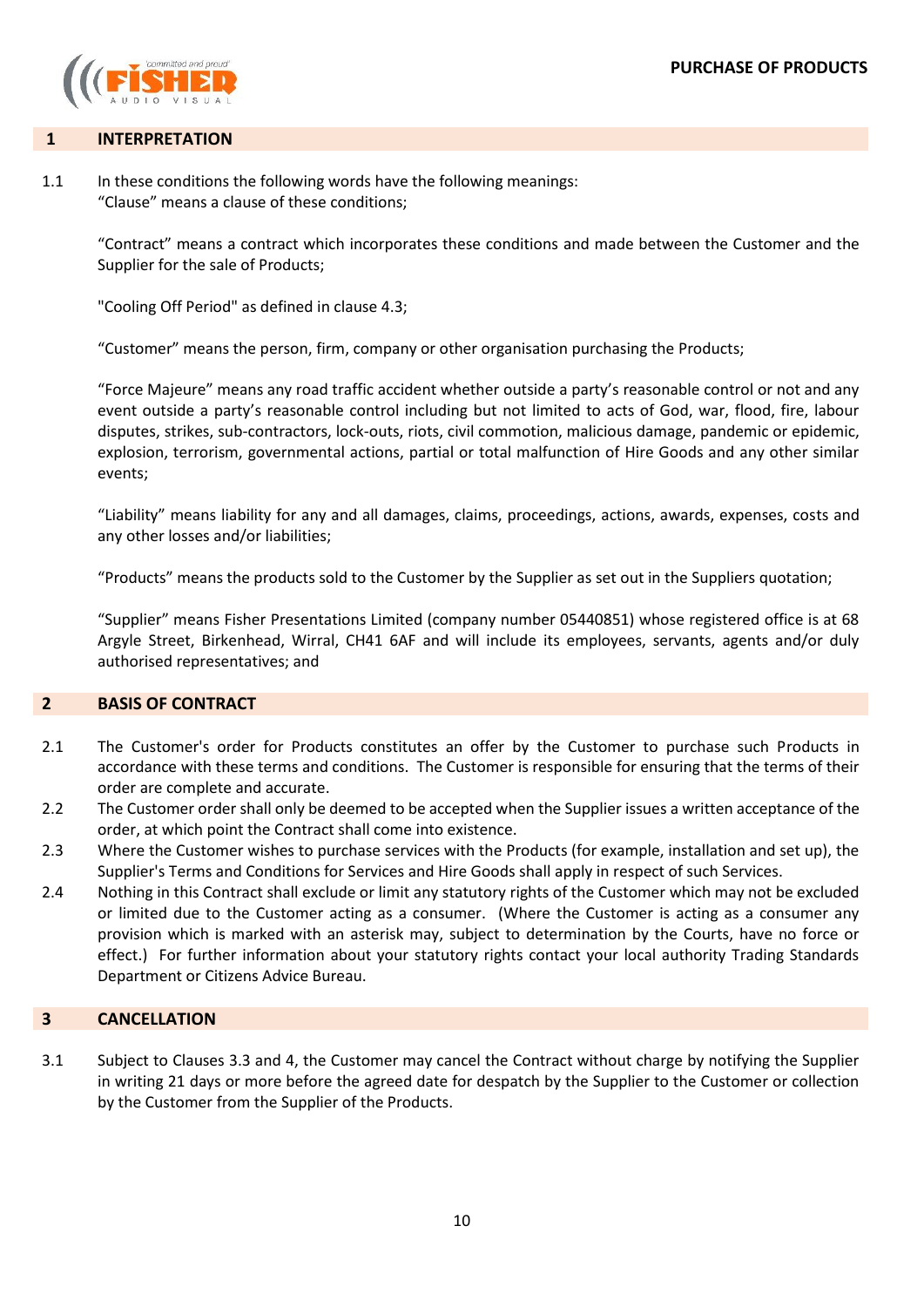3.2 Subject to Clauses 3.3 and 4, the Customer may cancel the Contract on less than 21 days before the agreed date for despatch by the Supplier to the Customer or collection by the Customer from the Supplier of the Products but the Customer shall pay to the Supplier an amount equal to such percentage of the total payments to be made by the Customer under the Contract as corresponds with the amount of time remaining to such despatch or collection when the Contract is cancelled as set out below.

Time before despatch/collection Cancellation fee (% of total payments to be paid by the date of despatch/collection Customer under the Contract)

15-20 days 25%

8-14 days 50%

4-7 days 75%

3 days or less 100%

3.3 The Supplier shall have no Liability to the Customer in relation to any Contract cancelled in accordance with this Clause.

# **4 CONSUMER RIGHTS TO END THE CONTRACT**

4.1 This clause 4 shall only apply when the Customer enters into a Contract as a Consumer. The Customer's right to end the Contract will depend on what has been bought, whether there is anything wrong with it, how the Supplier is performing and when the Customer decides to end the Contract:

4.1.1 If what has been bought is faulty or misdescribed, the Customer may have a legal right to end the Contract (or to get the Products repaired or replaced or to get some or all of the charges back), see clause 10; 4.1.2 If the Customer wants to end the Contract because of something the Supplier has done or told the Customer it is going to do, see clause 4.2;

4.1.3 If the Customer has just changed its mind about the Product, see clause 4.3. The Customer may be able to get a refund if it is within the Cooling-Off Period, but this may be subject to deductions and it will have to pay the costs of return of any Products.

4.2 If the Customer is ending a Contract for a reason set out at (a) to (e) below the Contract will end immediately and the Supplier will refund the Customer in full for any Products which have not been provided. The reasons are:

4.2.1 the Supplier has told the Customer about an upcoming change to the Products or these terms which it does not agree to;

4.2.2 the Supplier told the Customer about an error in the price or description of the Products the Customer has ordered and it no longer wishes to proceed;

4.2.3 there is a risk that supply of the Products may be significantly delayed because of events outside the Supplier's control;

4.2.4 the Supplier has suspended supply of the Products for technical reasons, or notifies the Customer that the Supplier is going to suspend them for technical reasons, in each case for a period of more than 30 days or 4.2.5 the Customer has a legal right to end the Contract because of something the Supplier has done wrong.

- 4.3 Consumers have a right to change their mind pursuant to the Consumer Contracts Regulations 2013. For most Products bought online the Customer has a legal right to change its mind within 14 days and receive a refund. These rights means that the Customer may give the Supplier notice that it wishes to cancel the Contract within 14 days of the date of delivery of the Products ("Cooling Off Period").
- 4.4 The Customer does not have a right to change its mind in respect of:
	- 4.4.1 sealed audio or sealed video recordings once these Products are unsealed after receipt; and
	- 4.4.2 any Products which become mixed inseparable with other items after their delivery.

4.5 How long the Customer has to change its mind depends on what has been ordered and how it is delivered. In the case of the Products it has 14 days after the day it receives the Products, unless:

4.5.1 the Products are split into several deliveries over different days, in which case it has until 14 days after the day it receives the last delivery to change its mind about the Products.

4.5.2 the Products are for regular delivery over a set period in which case it has until 14 days after the day it receives the first delivery of the Products.

4.6 Even if the Supplier is not at fault and the Customer does not have a right to change its mind (see clause 4.1), it can still end the Contract before it is completed, but may have to pay compensation. A Contract for the Products is completed when the Products are delivered and paid for. If the Customer wants to end a Contract before it is completed where the Supplier is not at fault and the Customer has not changed its mind, just contact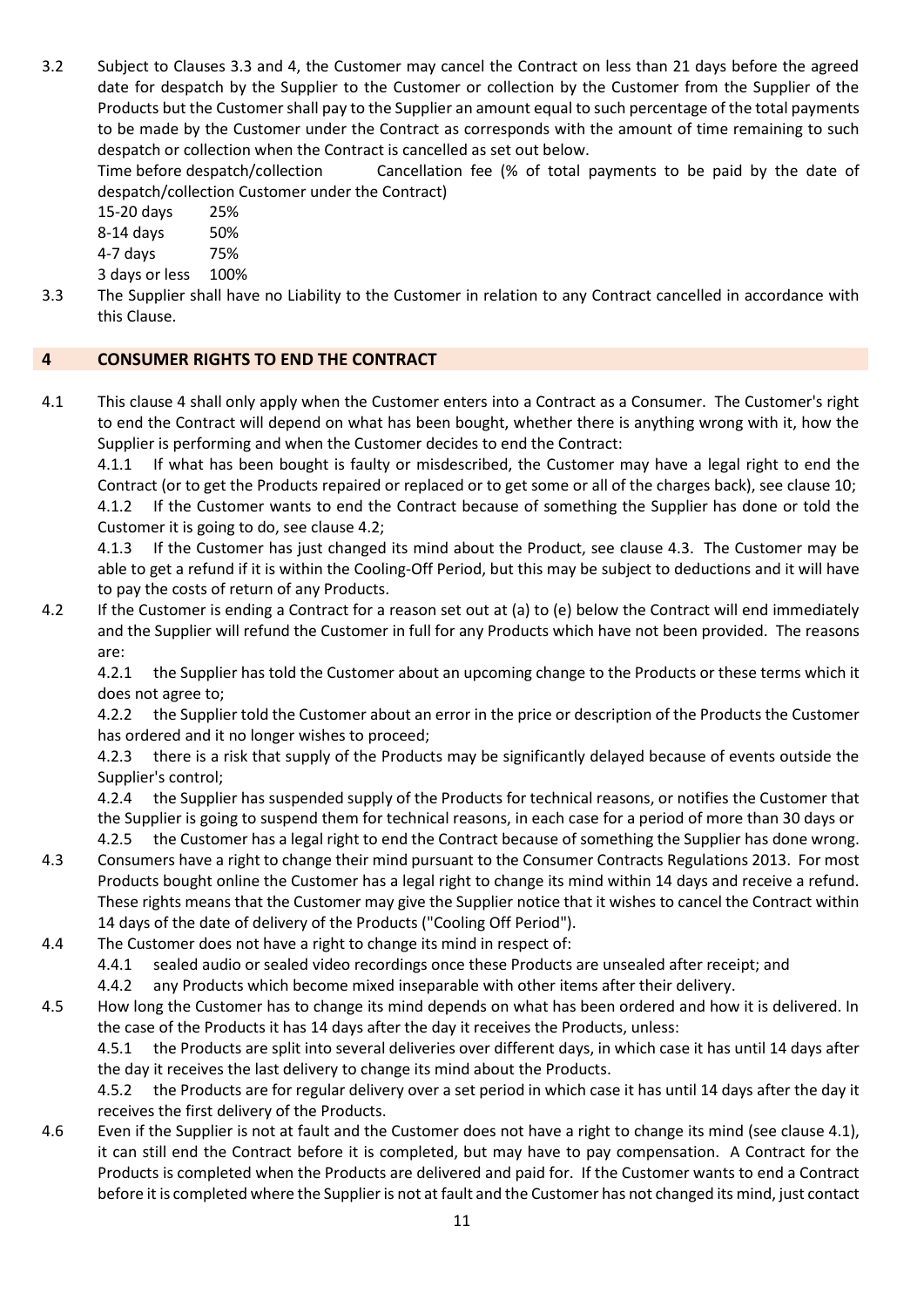the Supplier. The Contract will end immediately and the Supplier will refund any sums paid for the Products not provided but we may deduct from that refund (or, if you have not made an advance payment, charge you) reasonable compensation for the net costs we will incur as a result of your ending the Contract which the Supplier estimates to be as set out in clause 3.2.

## **5 PAYMENT**

- 5.1 The amount of any Deposit, shall be as quoted to the Customer or otherwise as shown in the Supplier's current price list from time to time. Where a Deposit is required it must be paid in advance of the Supplier delivering the Products or making them available for collection by the Customer.
- 5.2 The Customer shall pay for any Products and/or any other sums payable under the Contract to the Supplier at the time and in the manner agreed.
- 5.3 The Supplier's prices are, unless otherwise stated, exclusive of any applicable VAT for which the Customer shall additionally be liable. Unless otherwise stated the Customer shall pay for the costs of delivery in addition to the price of the Products.
- 5.4 Payment by the Customer on time under the Contract is an essential condition of the Contract. Payment shall not be deemed to be made until the Supplier has received either cash or cleared funds in respect of the full amount outstanding.
- 5.5 \*If the Customer fails to make any payment in full on the due date the Supplier may charge the Customer interest (both before and after judgment/decree) on the amount unpaid at the rate implied by law under the Late Payment of Commercial Debts (Interest) Act 1998 (where applicable) or at the rate of 4% above the base rate from time to time of the Supplier's bank whichever is higher.
- 5.6 Any monies received by the Supplier from the Customer may be applied by the Supplier at its option against any additional administrative costs and interest charged prior to application against any principal sums due from the Customer against which it may be applied in any order.
- 5.7 \*The Customer shall pay all sums due to the Supplier under this Contract without any set-off, deduction, counterclaim and/or any other withholding of monies.

#### **6 RISK AND OWNERSHIP**

- 6.1 Risk in any Products will pass immediately to the Customer when they leave the physical possession or control of the Supplier.
- 6.2 If the Supplier agrees to deliver the Products to a location agreed between the Supplier and the Customer, risk in the Products shall pass to the Customer immediately upon the Supplier leaving the Products at such location.

#### **7 RETENTION OF TITLE**

- 7.1 Until ownership of Products passes to the Customer, the Customer shall hold the Products and each of them on a fiduciary basis as bailee for the Supplier. The Customer shall store the Products (at no cost to the Supplier) separately from all other goods in the Customer's possession and marked in such a way that they are clearly identified as the Supplier's property. The Customer agrees that the Supplier's employees and/or agents shall be entitled to enter the Customer's premises to check compliance with this Clause.
- 7.2 Despite the Products remaining the property of the Supplier, the Customer may sell or use the Products in the ordinary course of its business at full market value for the account of the Supplier. Any such sale or dealing shall be a sale or use of the Supplier's property by the Customer. Until ownership in the Products passes from the Supplier the proceeds of sale or otherwise of the Products equivalent to the sum total of the Customer's debt to the Supplier shall be held in trust for the Supplier and shall not be mixed with other money or paid into any overdrawn bank account and shall be at all material times identified as the Supplier's money.
- 7.3 Until ownership of the Products passes to the Customer, the Customer shall upon request deliver up such of the Products as have not ceased to be in existence or been resold. If the Customer fails to do so the Supplier's employees and/or agents may enter upon any premises owned occupied or controlled by the Customer where the Products are situated and repossess the Products.
- 7.4 The Customer shall not pledge or in any way charge by way of security any of the Products which are the property of the Supplier.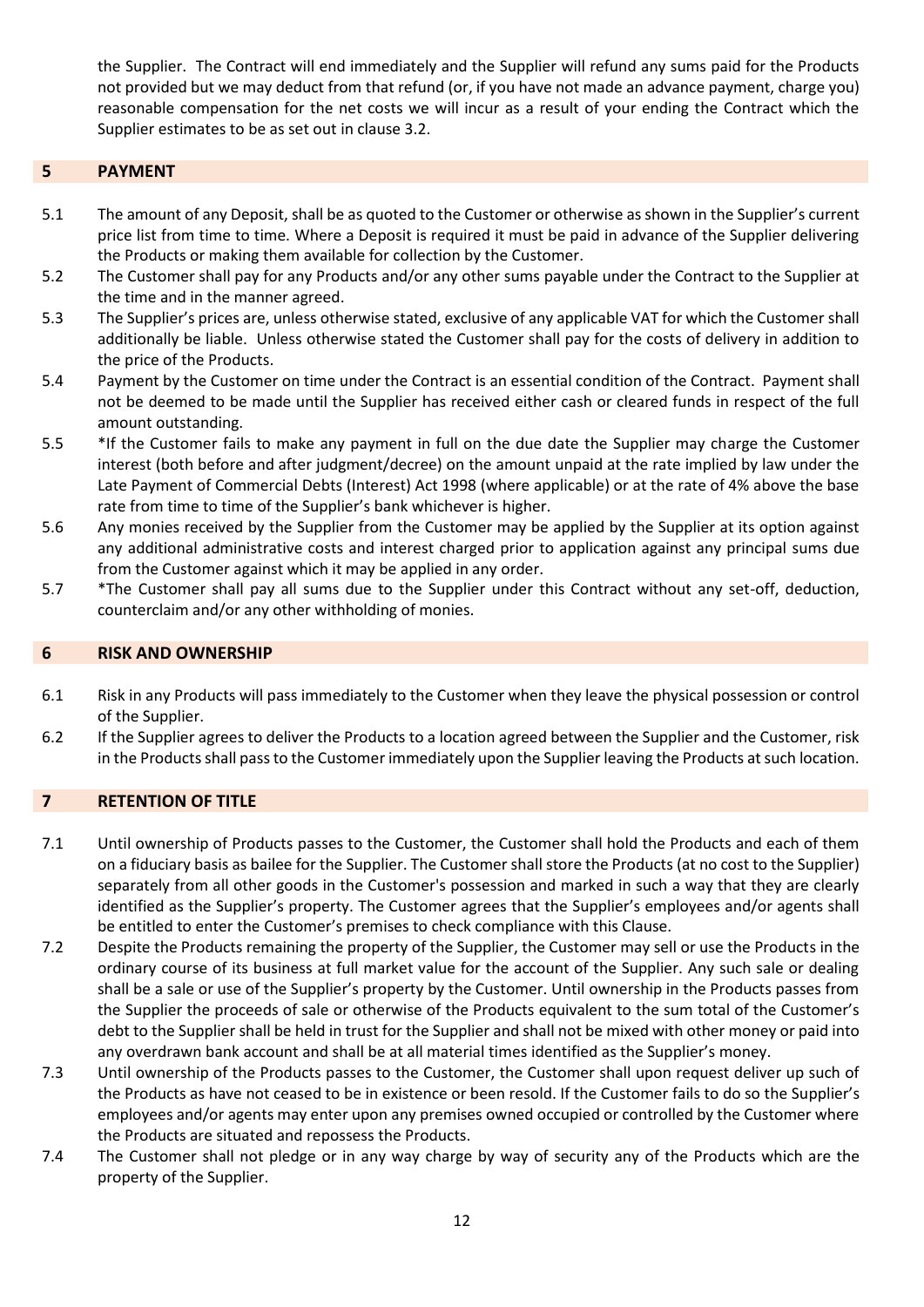7.5 The Customer shall insure and keep insured the Products to the full market value against all normal risks until ownership in the Products passes to the Customer. The Customer shall whenever requested produce a copy of the policy of insurance to the Supplier. The Customer shall hold any proceeds of such policy of insurance in relation to the Products on trust for the Supplier upon receipt of the same.

# **8 DELIVERY, COLLECTION AND SERVICES**

- 8.1 Times for the despatch and/or delivery of the Products are estimates only and are not guaranteed. Time is not of the essence in relation to such dates.
- 8.2 If the Supplier fails to despatch or deliver the Products the Customer must notify the Supplier in writing. The Supplier shall use reasonable endeavours to despatch or deliver such Products, or make such Products available for collection within 7 days of receipt of such notification.

### **9 DEFAULT**

9.1 If the Customer:-

9.1.1 fails to make any payment to the Supplier when due without just cause;

9.1.2 breaches the terms of the Contract and, where the breach is capable of remedy, has not remedied the breach within 14 days of receiving notice requiring the breach to be remedied;

9.1.3 persistently breaches the terms of the Contract;

9.1.4 provides incomplete, materially inaccurate or misleading facts and/or information in connection with the Contract;

9.1.5 pledges, charges or creates any form of security over any Hire Goods, ceases or threatens to cease to carry on business, or proposes to compound with its creditors, creates a trust deed for its creditors, applies for an interim moratorium in respect of claims and/or proceedings, any distress/diligence, execution or other legal process is levied on any property of the Customer, has a bankruptcy petition/petition for sequestration presented against it or the Customer takes or suffers any similar action in any jurisdiction;

9.1.6 being a company, enters into voluntary or compulsory liquidation, has a receiver, administrator or administrative receiver or in the Republic of Ireland an examiner appointed over all or any of its assets, any attachment order/arrestment is made against the Customer, any distress/diligence, execution or other legal process is levied on any property of the Customer or the Customer takes or suffers any similar action in any jurisdiction;

9.1.7 appears reasonably to the Supplier due to the Customer's credit rating to be financially inadequate to meet its obligations under the Contract; and/or

9.1.8 appears reasonably to the Supplier to be about to suffer any of the above events;

then the Supplier shall have the right, without prejudice to any other remedies, to exercise any or all of the rights set out in Clause 13.2 below.

9.2 If any of the events set out in Clause 13.1 above occurs in relation to the Customer then:-

9.2.1 the Supplier may enter, without prior notice, any premises of the Customer (or premises of third parties with their consent) where Products owned by the Supplier may be and repossess any or Products;

9.2.2 the Supplier may immediately cancel, terminate and/or suspend without Liability to the Customer the Contract and/or any other contract with the Customer; and/or

9.2.3 all monies owed by the Customer to the Supplier shall immediately become due and payable.

- 9.3 Any repossession of the shall not affect the Supplier's right to recover from the Customer any monies due under the Contract and/or any damages in respect of any breach which occurred prior to repossession of the Products.
- 9.4 Upon termination of the Contract the Customer shall immediately pay to the Supplier all monies for any Products and/or any other sums payable under the Contract:

## **10 WARRANTY AND LIMITATION OF LIABILITY**

10.1 The Supplier warrants that on delivery, and for a period of 12 months from the date of delivery (warranty period) the Products shall: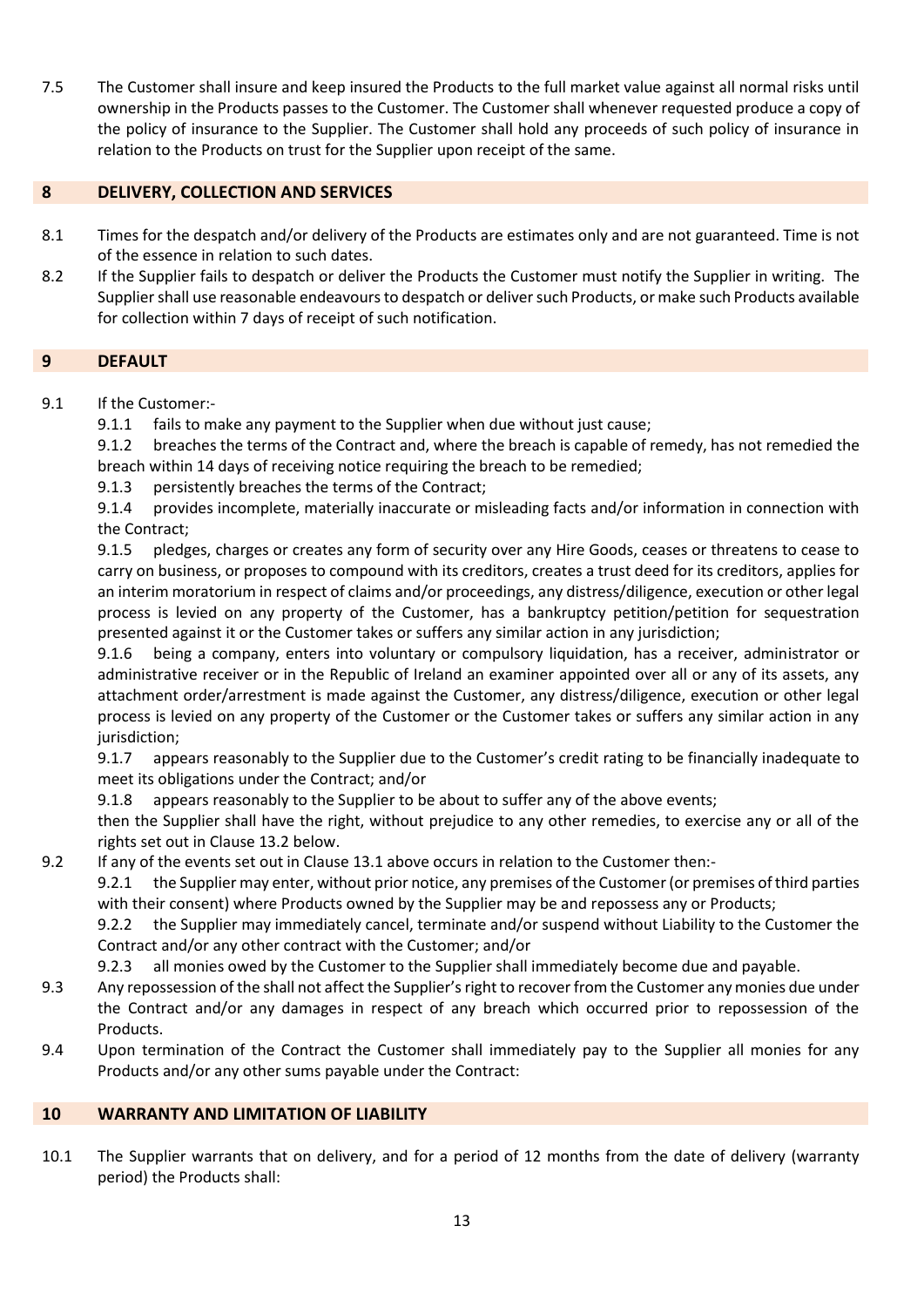10.1.1 conform in all material respects with their description;

10.1.2 be free from material defects in design, material and workmanship and be fit for any purpose held out by the Supplier;

10.2 subject to clause 10.3, if

10.2.1 the Customer gives notice in writing to the Supplier during the warranty period within a reasonable time of discovery that some or all of the Products do not comply with the warranties sets out in clause 10.1;

10.2.2 the Supplier is giving a reasonable opportunity of examining such Products; and 10.2.3 the Customer (if asked to do so by the Supplier) returns such Products to the Supplier's place of business at the Customer's cost, the Supplier shall, at its option, repair or replace the defective Products, or refund the price of the defective Products in full.

10.3 The Supplier shall not be liable for the Products' failure to comply with the warranties set out in clause 10.1 if: 10.3.1 the Customer makes any further use of such Products after giving notice in accordance with clause 10.2;

10.3.2 a defect arises because the Customer failed to follow the Supplier's oral or written instructions as to the storage, commissioning, installation, use and maintenance of the Products or (if there are none) good trade practice regarding the same;

10.3.3 the defect arises as a result of the Supplier following any drawing, design or specification supplied by the Customer;

10.3.4 the Customer alters or repairs such Products without the written consent of the Supplier;

10.3.5 the defect arises as a result of fair wear and tear, wilful damage, negligence or abnormal storage or working conditions; or

10.3.6 the Products differ from their description as a result of changes made to ensure they comply with applicable statutory or regulatory requirements.

- 10.4 Save as set out in clause 10.1, warranties, representations, terms, conditions and duties implied by law relating to fitness, quality and/or adequacy are excluded to the fullest extent permitted by law.
- 10.5 \*If the Supplier is found to be liable in respect of any loss or damage to the Customer's property the extent of the Supplier's Liability will be limited to the retail cost of replacement of the damaged property.
- 10.6 Any defective Products must be returned to the Supplier for inspection if requested by the Supplier before the Supplier will have any Liability for defective Products.
- 10.7 The Supplier shall have no Liability for defective Products to the extent that the defect has been caused or contributed to by the Customer or any third party.
- 10.8 The Supplier shall have no Liability for additional damage, loss, liability, claims, costs or expenses caused or contributed to by the Customer's continued use of defective Products after a defect has become apparent or suspected or should reasonably have become apparent to the Customer.
- 10.9 The Customer shall give the Supplier a reasonable opportunity to remedy any matter for which the Supplier is liable before the Customer incurs any costs and/or expenses in remedying the matter itself. If the Customer does not do so the Supplier shall have no Liability to the Customer.
- 10.10 \*The Supplier shall have no Liability to the Customer to the extent that the Customer is covered by any policy of insurance arranged as a result of the Contract and the Customer shall ensure that the Customer's insurers waive any and all rights of subrogation they may have against the Supplier.
- 10.11 The Supplier shall have no Liability to the Customer for any:-
	- 10.11.1 loss of profits;

10.11.2 damage to goodwill;

- 10.11.3 damage to reputation;
- 10.11.4 economic and/or other similar losses;
- 10.11.5 special damages;

10.11.6 business interruption, loss of business, contracts and/or opportunity; and/or

- 10.11.7 \*consequential and/or indirect losses.
- 10.12 The Supplier's total Liability to the Customer under and/or arising in relation to any Contract shall not exceed: 10.12.1 in the case where the Customer is acting as a Consumer only, 2 times the price of the Products under that Contract or the sum of £1,000/€1250 whichever is the higher, and

10.12.2 in the case where the Customer is acting otherwise than as a Consumer, an amount equal to the price of the Products under that Contract or the sum of £1,000/€1,250 whichever is the higher.

10.13 To the extent that any Liability of the Supplier to the Customer would be met by any insurance of the Supplier then the Liability of the Supplier shall be extended to the extent that such Liability is met by such insurance.